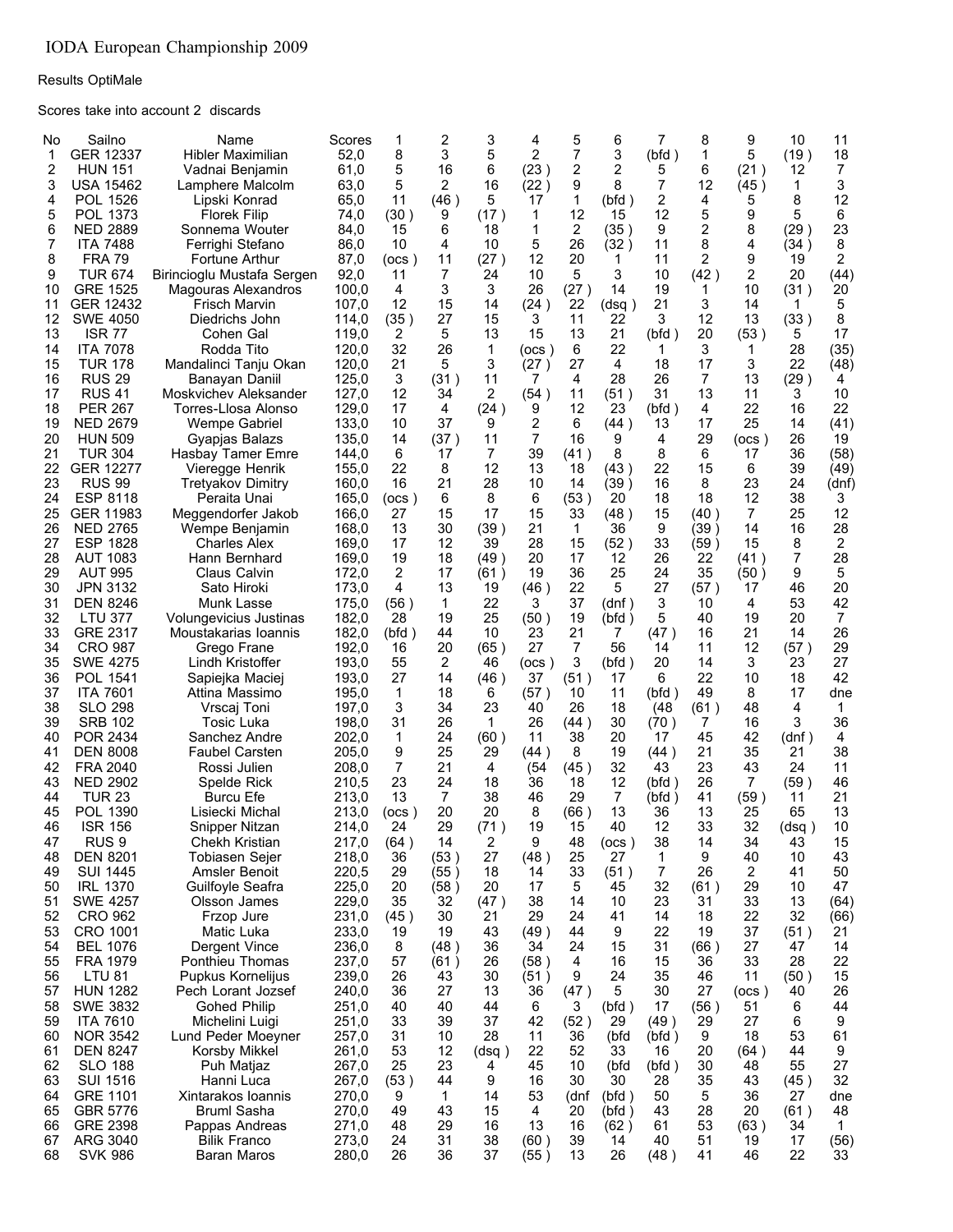| 69         | <b>LTU 318</b>                     | <b>Diksaitis Rytis</b>                  | 283,0          | 40         | 32          | 42         | 33         | 40         | 23            | (55)       | (59)          | 49          | 7             | 17         |
|------------|------------------------------------|-----------------------------------------|----------------|------------|-------------|------------|------------|------------|---------------|------------|---------------|-------------|---------------|------------|
| 70         | <b>AUT 3333</b>                    | <b>Fellerer Thomas</b>                  | 284,0          | 48         | (69)        | 12         | 12         | 35         | (ocs)         | 38         | 15            | 45          | 47            | 32         |
| 71         | <b>UKR 66</b>                      | Babych Pavlo                            | 286,0          | 29         | 35          | 32         | 21         | 58         | 38            | (bfd)      | 11            | 24          | 38            | (65)       |
| 72         | <b>BEL 1087</b>                    | Devos Sebastien                         | 287,0          | (51)       | 45          | 44         | 8          | (69)       | 47            | 13         | 47            | 6           | 36            | 41         |
| 73<br>74   | AUS 556<br><b>MON 1414</b>         | Blackburn Sam<br>Di Salvia Valentino    | 287,0<br>288,0 | 58<br>50   | 8<br>23     | (70)<br>31 | 39<br>44   | 30<br>(65  | (64)<br>(bfd) | 45<br>2    | 25<br>28      | 20<br>24    | 23<br>35      | 39<br>51   |
| 75         | <b>GBR 5737</b>                    | Airlie Callum                           | 290,0          | 62         | 60          | 7          | 4          | 31         | 18            | 6          | 38            | (raf        | (70)          | 64         |
| 76         | <b>USA 17642</b>                   | <b>Gallagher Drew</b>                   | 290,0          | (54)       | 42          | (61)       | 25         | 50         | 6             | 46         | 39            | 31          | 33            | 18         |
| 77         | <b>BRA 3434</b>                    | Rodrigues Pedro                         | 290,0          | 7          | 35          | 45         | 56         | 35         | 31            | 36         | (58)          | (60)        | 15            | 30         |
| 78         | USA 16013                          | Nelson Geoffrey                         | 291,0          | 18         | (55)        | 42         | 33         | 34         | 42            | 24         | (50)          | 47          | 27            | 24         |
| 79         | GBR 5826                           | Derbyshire Harry                        | 292,0          | (54)       | 41          | 31         | 28         | (56)       | 36            | 30         | 23            | 18          | 48            | 37         |
| 80         | <b>NZL 4020</b>                    | Amlehn Ryan                             | 293,0          | (OCS       | (61)        | 41         | 5          | 61         | 50            | 29         | 10            | 15          | 30            | 52         |
| 81         | <b>HUN 507</b>                     | Gyapias Zsombor                         | 297,0          | 39         | (64)        | 52         | 24         | 55         | 11            | 10         | 60            | (69)        | 12            | 34         |
| 82         | <b>FRA 2030</b>                    | <b>Germain Gaulthier</b>                | 300,0          | 68         | 9           | (dnf)      | 34         | 37         | 59            | (bfd)      | 30            | 1           | 46            | 16         |
| 83         | <b>SLO 981</b>                     | Polisak Dan                             | 301,0          | 6          | 50          | 34         | (60)       | 32         | 21            | 40         | (60 )         | 60          | 35            | 23         |
| 84         | CZE 69                             | Cejnar Matyas                           | 301,0          | 45         | (62)        | 33         | 32         | 23         | 13            | 44         | (50)          | 26          | 39            | 46         |
| 85         | <b>NZL 4237</b><br><b>NOR 3578</b> | Caundle Ben<br>Andersen Henrik          | 303,0<br>305,0 | 47         | 13<br>25    | 47<br>40   | 14         | 43         | (bfd)         | 29<br>39   | 43            | 16<br>(61)  | (63)          | 51         |
| 86<br>87   | <b>MON 1420</b>                    | Franconeri Edouard                      | 305,0          | 32<br>30   | 33          | 8          | 53<br>31   | 45<br>17   | 35<br>28      | (bfd)      | (56<br>34     | (dsq)       | 30<br>57      | 6<br>67    |
| 88         | <b>NOR 3527</b>                    | Jonas Marcus Salteroed                  | 313,0          | 25         | 51          | (64)       | 51         | (63 )      | 4             | 42         | 45            | 52          | 18            | 25         |
| 89         | <b>SRB 202</b>                     | Zdravkovic Igor                         | 314,0          | 37         | (59)        | 52         | 41         | 55         | 16            | 23         | 51            | (56)        | 9             | 30         |
| 90         | <b>IRL 1269</b>                    | O'Regan Colm                            | 314,0          | 52         | 52          | 22         | 30         | (57)       | 29            | 37         | 24            | 31          | (60)          | 37         |
| 91         | <b>SLO 59</b>                      | <b>Brumec Robert</b>                    | 315,0          | 28         | 47          | 43         | 31         | 32         | 26            | 47         | (ocs )        | 30          | 31            | (53)       |
| 92         | <b>FIN 820</b>                     | Malm Felix                              | 317,0          | 14         | 38          | 49         | (61)       | 40         | 25            | (58)       | 37            | 46          | 54            | 14         |
| 93         | SLO 64                             | Tidd Dylan                              | 321,0          | 18         | 42          | 33         | 37         | 28         | (bfd)         | 52         | 54            | 55          | 2             | (68)       |
| 94         | ESP 1545                           | Cardona Joan                            | 334,0          | (bfd)      | 22          | 72         | 35         | 28         | (bfd)         | bfd        | 25            | 62          | 2             | 13         |
| 95         | <b>BRA 3372</b>                    | <b>Elstrodt Gabriel</b>                 | 339,0          | 38         | 53          | (63)       | 47         | 58         | 1             | (dnf)      | 63            | 51          | 4             | 24         |
| 96<br>97   | <b>ISR 16</b><br><b>LTU 98</b>     | Farhi Guy<br><b>Varzaitis Paulius</b>   | 340,0<br>342,0 | 44         | 10          | 51         | 41<br>43   | 39<br>25   | 37<br>33      | 45         | 24<br>42      | (66)        | 49<br>55      | (59)       |
| 98         | CZE 111                            | Bachtik Tomas                           | 343,0          | 15<br>43   | 49<br>(66)  | (57)<br>32 | 40         | (57)       | 44            | 28<br>37   | 43            | 52<br>57    | 11            | (62)<br>36 |
| 99         | <b>EST 153</b>                     | Nitt Hardo                              | 343,0          | 34         | 54          | 58         | 30         | (63)       | 31            | 25         | 19            | 35          | (63)          | 57         |
| 100        | <b>BRA 3393</b>                    | <b>Grael Nicholas</b>                   | 345,0          | 21         | 62          | 34         | 29         | 46         | 6             | (63        | (64)          | 47          | 42            | 58         |
| 101        | <b>SUI 1461</b>                    | Wagen Kilian                            | 347,0          | 49         | 46          | 53         | 45         | 19         | 17            | (62)       | 53            | (63)        | 15            | 50         |
| 102        | ARG 3110                           | Marzano Federico                        | 347,0          | 41         | 22          | (58)       | 50         | 54         | (bfd)         | 54         | 21            | 26          | 45            | 34         |
| 103        | ARG 3162                           | Pesallaccia Agustin                     | 348,0          | 33         | 45          | 35         | 52         | (65        | (bfd)         | 8          | 46            | 34          | 41            | 54         |
| 104        | CZE 6                              | Novotny Stepan                          | 349,0          | 63         | 11          | (69)       | 38         | (71)       | 10            | 46         | 47            | 23          | 44            | 67         |
| 105        | <b>ESP 1791</b>                    | De la Hoz Rafael                        | 352,0          | 43         | (71)        | 36         | 68         | (71)       | 54            | 32         | 44            | 39          | 25            | 11         |
| 106        | <b>EST 154</b>                     | Ounap Kristo                            | 364,0          | 59         | 58          | 55         | 20         | 23         | 42            | 39         | 36            | 32          | (68           | (60)       |
| 107        | <b>IRL 1324</b>                    | Crosbie Patrick                         | 365,0          | 59         | 56          | 21         | (62)<br>64 | 8<br>56    | 60<br>38      | 20<br>51   | 48            | 38          | (65)          | 55         |
| 108<br>109 | <b>SRB 112</b><br>POR 2493         | Milosavljevic Mihajlo<br>Guedes Ricardo | 366,0<br>368,0 | 20<br>50   | (dsq)<br>48 | 56<br>48   | 32         | 42         | 53            | 34         | 49<br>16      | (68)<br>(58 | 13<br>(69)    | 19<br>45   |
| 110        | <b>BEL 1080</b>                    | Vandormael Daan                         | 369,0          | 61         | 28          | 23         | 43         | 62         | 34            | (bfd)      | 57            | 28          | (64)          | 33         |
| 111        | <b>MON 1415</b>                    | Mazzolini Massimo                       | 376,0          | 67         | 36          | 54         | 25         | 21         | 49            | (bfd       | (ocs)         | 29          | 52            | 43         |
| 112        | <b>JPN 3156</b>                    | Kogiso Kazuki                           | 381,0          | 38         | 41          | 40         | 49         | 31         | 54            | (bfd)      | 38            | 39          | 51            | (72)       |
| 113        | GBR 5906                           | Morsley Toby                            | 383,0          | (ocs)      | 57          | 55         | 16         | 34         | 43            | 35         | 44            | (ocs)       | 59            | 40         |
| 114        | <b>AUT 504</b>                     | Fink Fridolin                           | 385,0          | 23         | (70)        | 59         | 68         | 51         | 2             | (71)       | 67            | 64          | 26            | 25         |
| 115        | <b>UKR 95</b>                      | Zinchenko Oleksiy                       | 386,0          | 37         | 33          | 25         | 58         | (69)       | 37            | 57         | 33            | 37          | 69            | (70)       |
| 116        | <b>UKR 33</b>                      | Makarov Olexandr                        | 386,0          | (64)<br>22 | 56          | 50<br>60   | 47<br>35   | 49         | 27            | 33         | 32            | 38          | 54            | (68)       |
| 117<br>118 | <b>SRB 107</b><br>POR 2554         | Minic Luka<br>Gabriel Goncalo           | 390,0<br>391,0 | 34         | 52<br>54    | (69)       | 63         | 47<br>49   | 46<br>49      | 34<br>27   | 52<br>31      | 42<br>28    | (61)<br>(dsq) | (66)<br>56 |
| 119        | <b>NZL 3857</b>                    | Rorvik Oscar                            | 395,0          | (ocs)      | 16          | 26         | 18         | 68         | 61            | 4          | (ocs)         | <b>OCS</b>  | 67            | 60         |
| 120        | POR 2470                           | Anderson Martim                         | 400,0          | (ocs)      | 28          | 30         | (raf)      | 50         | bfd           | 19         | 55            | 30          | 50            | 63         |
| 121        | <b>ISR 364</b>                     | Rozenblat Roei                          | 407,0          | 42         | 50          | 45         | 52         | 54         | 34            | 41         | 34            | (ocs        | (60)          | 55         |
| 122        | <b>EST 152</b>                     | Kask Karl                               | 411,0          | 44         | 40          | (ocs )     | 42         | 60         | (ocs)         | bfd        | 27            | 36          | 40            | 47         |
| 123        | MKD 121                            | Luso Erdal                              | 419,0          | 56         | 39          | 50         | 18         | 38         | (ocs)         | dne        | 32            | 49          | (66)          | 62         |
| 124        | <b>BUL 241</b>                     | Petrushev Ivan                          | 422,0          | 57         | 51          | 35         | 48         | 46         | 55            | (69)       | 55            | 44          | (66)          | 31         |
| 125        | <b>CRO 973</b>                     | Grgorinic Paolo                         | 430,0          | (bfd)      | 38          | 29         | 71         | 64         | (ocs)         | 49         | 58            | 50          | 42            | 29         |
| 126        | <b>IRL 1246</b><br><b>UKR 100</b>  | Durcan John                             | 432,0          | 61         | (73)        | 63<br>57   | 62<br>63   | 42         | 24            | 51         | 63<br>37      | (65)        | 21<br>52      | 45         |
| 127<br>128 | <b>BUL 81</b>                      | Golovin Igor<br><b>Todorov Ivo</b>      | 447,0<br>449,0 | 39<br>41   | (63)<br>68  | 56         | 66         | (70)<br>29 | 40<br>53      | 60<br>(bfd | (69)          | 61<br>59    | 37            | 38<br>40   |
| 129        | <b>NOR 3089</b>                    | Rognhaugen Erling                       | 451,0          | 47         | (67)        | 41         | (ocs)      | 60         | 46            | 67         | 54            | 62          | 58            | 16         |
| 130        | <b>BEL 1072</b>                    | Bonnevie Kevin                          | 458,0          | 60         | (68)        | 66         | 56         | (70)       | 41            | 59         | 64            | 41          | 32            | 39         |
| 131        | <b>FIN 488</b>                     | Hautamaa Anttoni                        | 460,0          | 42         | 47          | 51         | 59         | 48         | 50            | (bfd       | (65)          | 65          | 49            | 49         |
| 132        | <b>SLO 956</b>                     | Gulic Gregor                            | 473,0          | 51         | 49          | 59         | (65)       | 43         | 47            | 53         | (72)          | 54          | 64            | 53         |
| 133        | <b>SLO 957</b>                     | Novak Blaz                              | 480,0          | 60         | 59          | (67)       | 61         | 66         | 45            | 21         | 62            | (67)        | 43            | 63         |
| 134        | <b>FIN 419</b>                     | Seppalainen Niko                        | 485,0          | 70         | 60          | 62         | 67         | (73)       | (bfd)         | 41         | 52            | 40          | 58            | 35         |
| 135        | <b>BUL 3113</b>                    | Djingov Georgi                          | 487,0          | (65)       | 57          | 65         | 64         | 41         | 52            | 65         | (67)          | 56          | 56            | 31         |
| 136        | CZE 38                             | Cejnar Lukas                            | 491,0          | 46         | 64          | 48         | 55         | 59         | 19            | (bfd)      | 62            | (ocs)       | 68            | 70         |
| 137        | <b>EST 130</b>                     | <b>Taveter Taavi-Valter</b>             | 493,0          | 55         | 63          | (70)       | 65         | 61         | (bfd)         | 25         | 48            | 44          | 67            | 65         |
| 138<br>139 | <b>MKD 311</b><br><b>SLO 950</b>   | Popstefanja Dimitar<br>Buzan Vitjan     | 495,0<br>518,0 | 52<br>63   | 65<br>(72)  | 54<br>53   | 57<br>59   | 59<br>53   | (ocs)<br>58   | 66<br>56   | (70)<br>(dnf) | 53<br>55    | 37<br>62      | 52<br>59   |
| 140        | <b>SMR 14</b>                      | Simoncini Lorenzo                       | 547,0          | 62         | 66          | 68         | (70)       | 64         | 55            | 42         | 65            | (71)        | 56            | 69         |
| 141        | <b>AND 796</b>                     | Arajol Gorka                            | 552,0          | 66         | (72)        | 64         | (74)       | 68         | 57            | 53         | 68            | 57          | 62            | 57         |
| 142        | <b>SVK 780</b>                     | Kraker Branimir                         | 553,0          | 71         | 70          | 67         | (73)       | 67         | 48            | 52         | (73)          | 54          | 70            | 54         |
| 143        | <b>AND 794</b>                     | Arajol Eduard                           | 571,0          | 69         | 71          | 66         | 69         | (72)       | 39            | 50         | 66            | 70          | (72)          | 71         |
| 144        | <b>SVK 817</b>                     | Ferianec Adam                           | 590,0          | 46         | 73          | 72         | 69         | 74         | (dnc)         | 72         | 69            | 67          | 48            | (dsq)      |